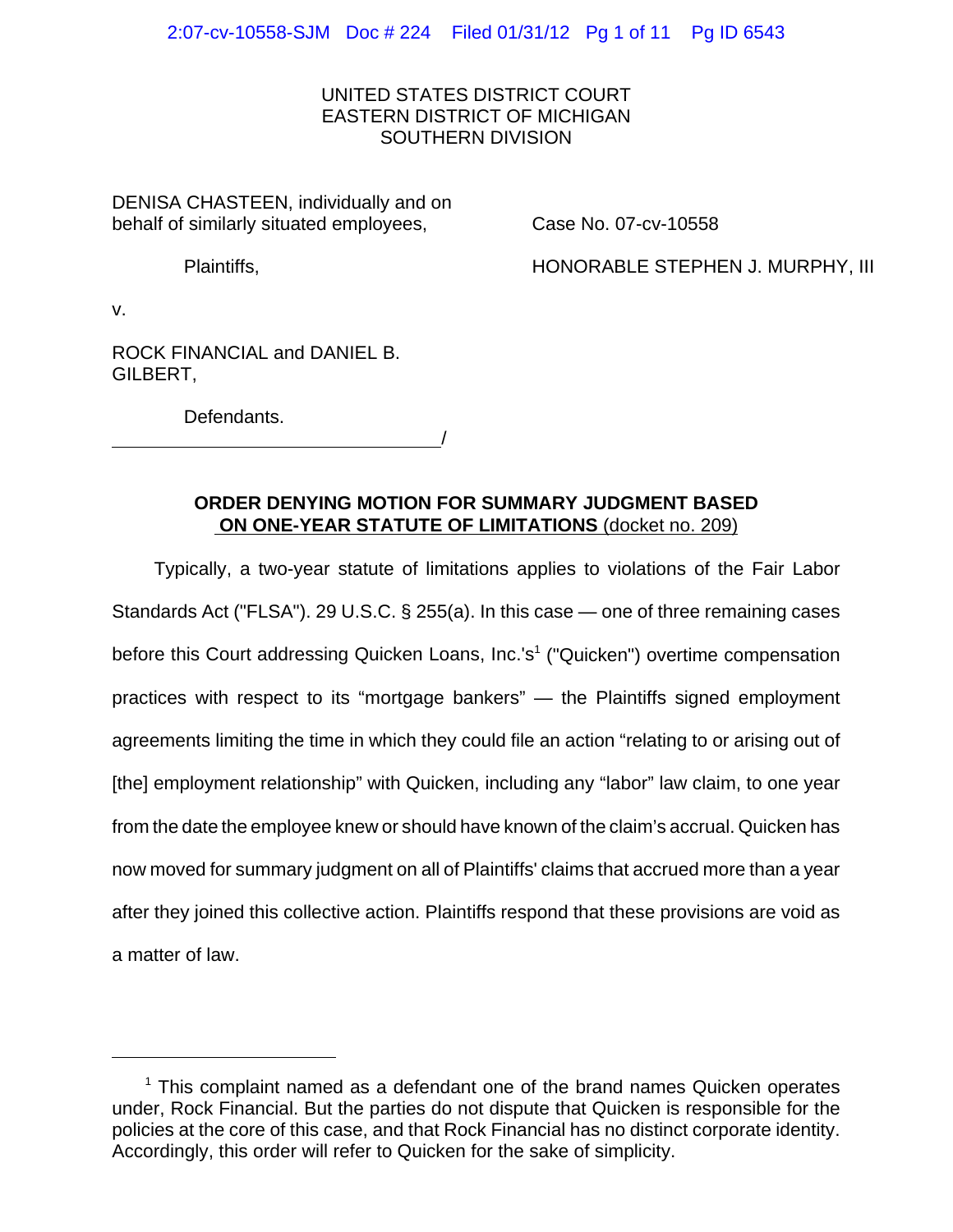### 2:07-cv-10558-SJM Doc # 224 Filed 01/31/12 Pg 2 of 11 Pg ID 6544

Neither the Sixth Circuit nor the Supreme Court has spoken to the issue this motion presents. But as a general rule, contractual waivers that purport to weaken the FLSA's substantive protections are invalid. The waivers in Quicken's employment agreements do exactly this, by limiting the financial penalty Quicken would have to pay for violating the FLSA, and upsetting the balance Congress struck in § 255(a) . Accordingly, the Court finds that the contractual waivers are unenforceable, and it will deny Quicken's motion for summary judgment.<sup>2</sup>

#### I. Background

## A. The FLSA's Statute of Limitations

In response to the Supreme Court's expansive decisions interpreting the FLSA during the mid-1940s, Congress amended the statute in 1947 to control the exposure of companies to liability under the FLSA. Portal-to-Portal Act of 1947, ch. 52, 61 Stat. 84 (codified as amended in scattered sections of 29 U.S.C.). One reform addressed the time frame in which an employee could bring an FLSA claim. The initial version of the FLSA had no statute of limitations. Prior to 1947, courts would apply an analogous statute of limitations from the state in which the plaintiff brought the case to determine its timeliness. This led to an unpredictable patchwork of standards across the country. *See* 29 U.S.C. § 251(a) ("Congress . . . finds that the varying and extended periods of time for which, under the laws of the several States, potential retroactive liability may be imposed upon employers, have given and will give rise to great difficulties in the sound and orderly conduct of business and industry."). The Portal-to-Portal Act resolved the issue by imposing a uniform statute of limitations on FLSA claims. It provides, in relevant part:

<sup>&</sup>lt;sup>2</sup> Oral argument is not necessary to decide this motion. E.D. Mich. LR 7.1(f)(2).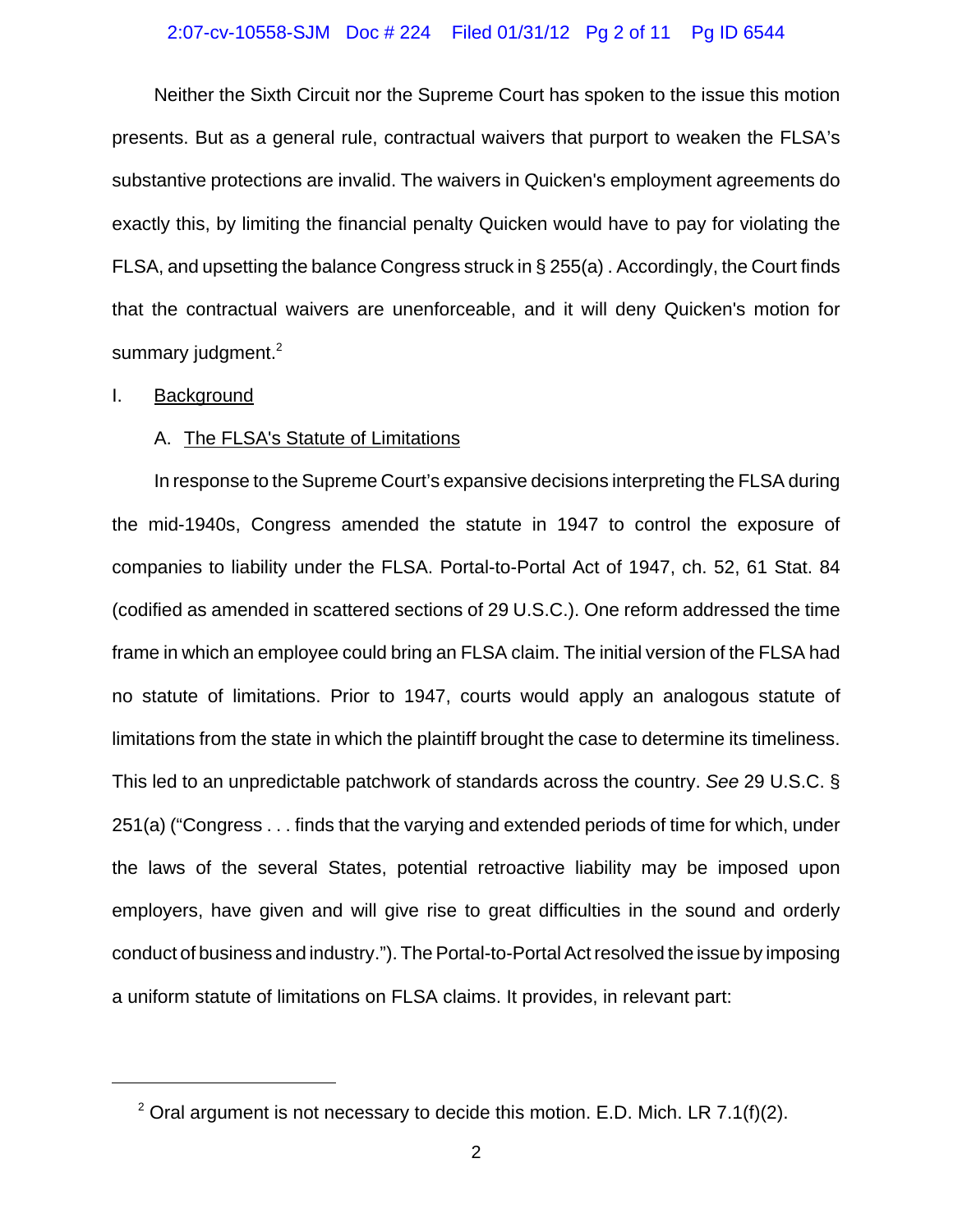# 2:07-cv-10558-SJM Doc # 224 Filed 01/31/12 Pg 3 of 11 Pg ID 6545

Any action . . . to enforce any cause of action for . . . unpaid overtime compensation . . . under the [FLSA] . . . may be commenced within two years after the cause of action accrued, and every such action shall be forever barred unless commenced within two years after the cause of action accrued, except that a cause of action arising out of a willful violation may be commenced within three years after the cause of action accrued. $3$ 

29 U.S.C. § 255(a).

## B. The Presumption Against Waiver of FLSA Provisions

Contractual limitation or waiver of the FLSA's provisions is not discussed in the FLSA itself. Nonetheless, the Supreme Court has consistently held that a worker's remedies under the FLSA — such as back wages and liquidated damages — may not be waived by a contract. *See Barrentine v. Arkansas-Best Freight Sys.*, 450 U.S. 728, 740 (1981) ("FLSA rights cannot be abridged by contract or otherwise waived because this would . . . thwart the legislative policies it was designed to effectuate."); *Brooklyn Savs. Bank v. O'Neil*, 324 U.S. 697, 707 (1945) ("No one can doubt but that to allow waiver of statutory wages by agreement would nullify the purposes of the [FLSA]."). Congress recognized that "due to the unequal bargaining power as between employer and employee," both groups had to be restrained from making certain agreements for labor. *O'Neil*, 324 U.S. at 706 (1945); *Wineman v. Durkee Lakes Hunting & Fishing Club, Inc.*, 352 F. Supp. 2d 815, 821 (E.D. Mich. 2005) ("[E]mployees cannot be allowed to preempt the market by waiving statutorilyenacted rights intended to benefit laborers as a class for the expedient of making their individual services more attractive to an employer."); *see also* E. Merrick Dodd, *The Supreme Court and Fair Labor Standards, 1941–1945*, 59 Harv. L. Rev. 321, 367 (1946)

 $3$  The original amendment had a two-year statute of limitations for all cases. Congress amended the statute again in 1966 to extend the statute of limitations to three years for "willful" violations. Fair Labor Standards Amendments of 1966, Pub. L. No. 89-601, 80 Stat. 830, 844 (codified as amended at 29 U.S.C. § 255(a)). The significance of this extension will be discussed below.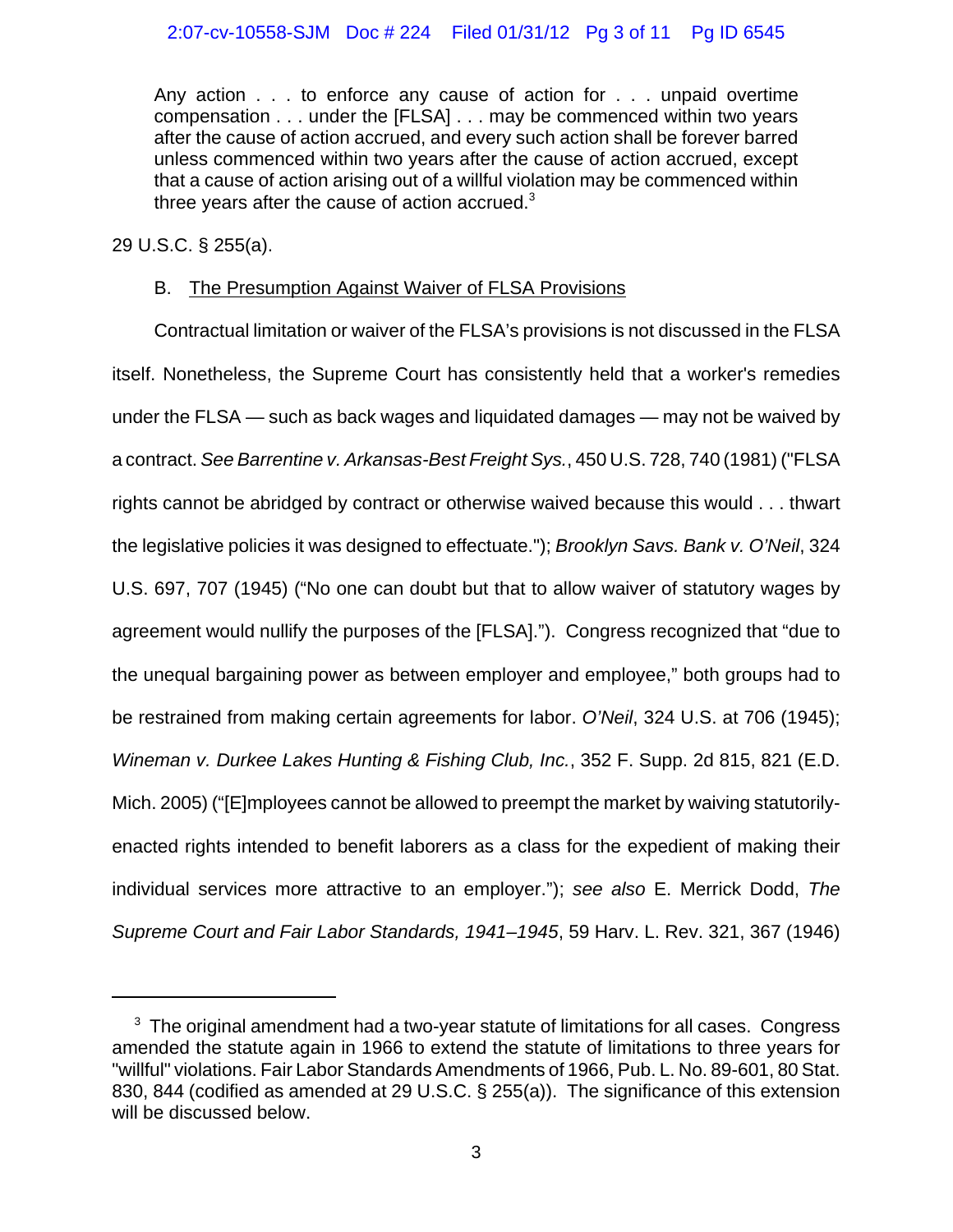#### 2:07-cv-10558-SJM Doc # 224 Filed 01/31/12 Pg 4 of 11 Pg ID 6546

(acknowledging that while waiver of liquidated damages "would be a less lethal blow to effective implementation of the legislative purpose than freedom to waive payment of statutory wages," the difference is only "one of degree"). If these provisions could be waived, then workers willing to forfeit their right to a minimum wage or overtime would obtain an unfair advantage in the labor market, and nullify the policy goals of the statute. Dodd, *supra*, at 366 ("[A]ny minimum wage law is necessarily an assertion of a legislative policy against leaving wage determination to unregulated freedom of contract.").

#### II. Should the Statute of Limitations be Waivable Because It Is "Procedural"?

In its motion for summary judgment,<sup>4</sup> Quicken acknowledges this presumption against waiver, but argues that the statute of limitations in the FLSA is not a "substantive" right entitled to the presumption. Rather, defendant argues that the statute of limitations is a mere "procedural" right under the FLSA, and therefore waivable. So long as an agreement between employer and employee to shorten the statute of limitations is "reasonable" in duration and not prohibited by law, Quicken maintains, the agreed-upon period should be recognized just as any contractual limitation clause would. In this case, Quicken claims its motion should be granted because the six-month limitation period in the employment contracts is widely recognized as reasonable in the field of employment agreements.

But Quicken's classification of statutes of limitation as "procedural" cannot be taken for granted. Statutes of limitation do not fit neatly within the framework of "substance" and "procedure." *See Sun Oil Co. v. Wortman*, 486 U.S. 17, 727 (1988) ("[T]he words 'substantive' and 'procedural' themselves . . . do not have a precise content . . . ."); *Vernon*

<sup>&</sup>lt;sup>4</sup> Summary judgment is appropriate "if the movant shows that there is no genuine dispute as to any material fact and the movant is entitled to judgment as a matter of law." Fed. R. Civ. P. 56(a). Because the material facts necessary to decide this motion are agreed upon by both sides, the Court need only resolve the legal issue presented in this motion.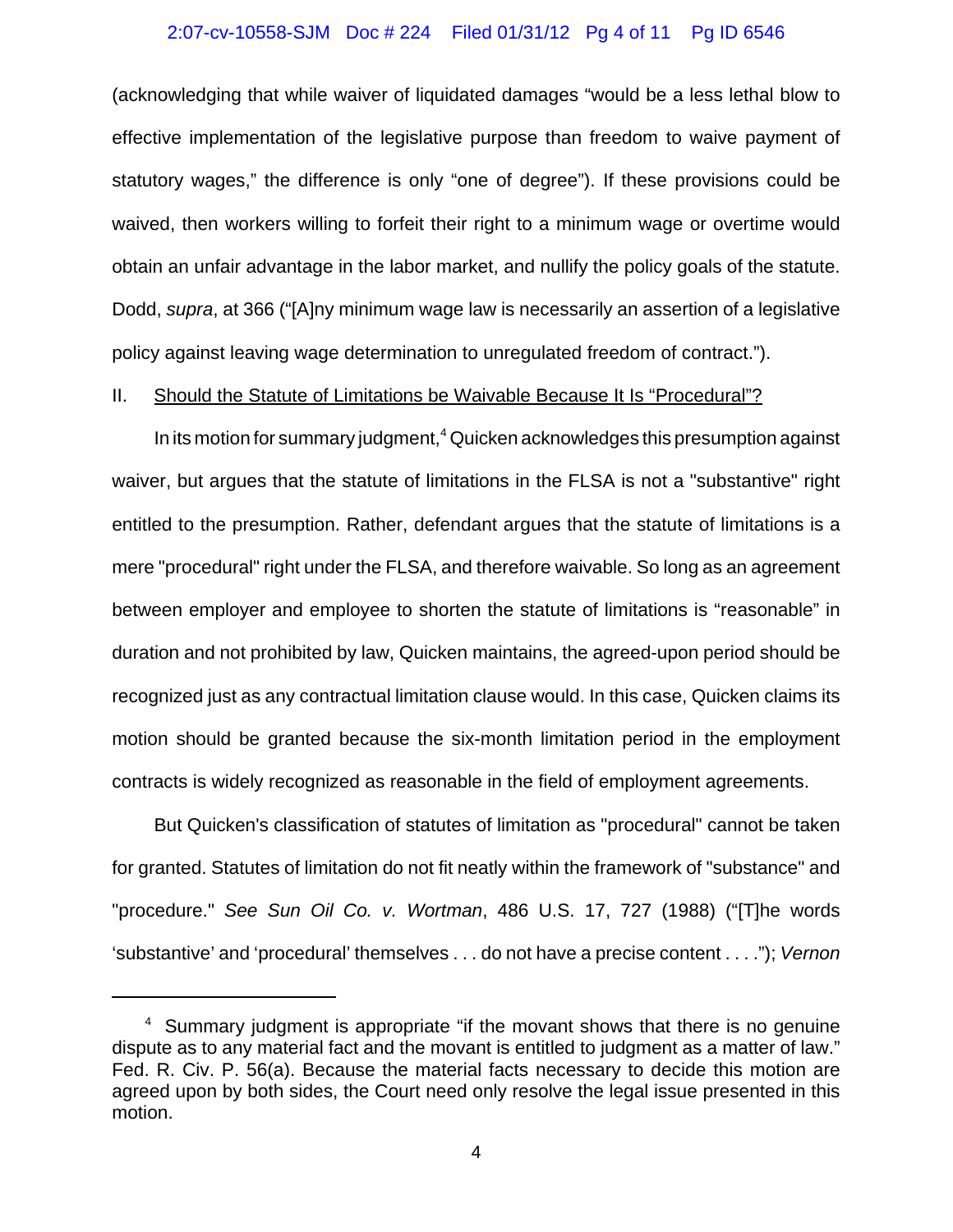#### 2:07-cv-10558-SJM Doc # 224 Filed 01/31/12 Pg 5 of 11 Pg ID 6547

*v. Cassadaga Valley Cent. Sch. Dist.*, 49 F.3d 886, 892 (2d Cir. 1995) (Cabranes, J., concurring) ("Because statutes of limitations create important reliance interests, govern whether or not an individual can vindicate a right, and prevent a court from deciding stale claims, they lie on the cusp of the procedural/substantive distinction."). A particular statute of limitations could be procedural in some contexts, and substantive in others. *Wortman*, 486 U.S. at 722–29 (finding statutes of limitations are "procedural" for choice-of-law purposes, but not with respect to the *Erie* doctrine); *Am. Pipe & Constr. Co. v. Utah*, 414 U.S. 538, 557–58 (1974) (rejecting a rigid distinction between substance and procedure for determining whether a time limit could be tolled, in favor of analyzing "whether tolling the limitation in a given context is consonant with the legislative scheme").

Quicken relies upon *Hodgson v. Humphries*, 454 F.2d 1279 (10th Cir. 1972), and *Ott v. Midland-Ross Corp.*, 523 F.2d 1367 (6th Cir. 1975), for the proposition that § 255(a) is "a conventional procedural statute of limitations," and therefore subject to waiver by the employee. But Quicken has taken that phrase out of context. Both of these cases involved employers that failed to raise the statute of limitations as a defense during litigation in the district court. The employers attempted, on appeal, to assert the statute of limitations by arguing that it was "a substantive condition precedent to the maintenance of an action under [the FLSA], rather than a conventional procedural statute of limitation which must be defensively pled." *Hodgson*, 454 F.2d at 1283. Both the Sixth and Tenth Circuits rejected this argument. *Id.*; *see also Ott*, 523 F.2d at 1370 (relying on *Hodgson* to find that § 255(a) is not "jurisdictional" and can be waived by a defendant if not raised in a timely manner). In the sense that  $\S 255(a)$  "was intended as a limitation on the remedy available, not on the right to bring the action, and must be pleaded as an affirmative defense," the Court agrees with *Hodgson* and *Ott* that it should be treated like "a conventional procedural statute of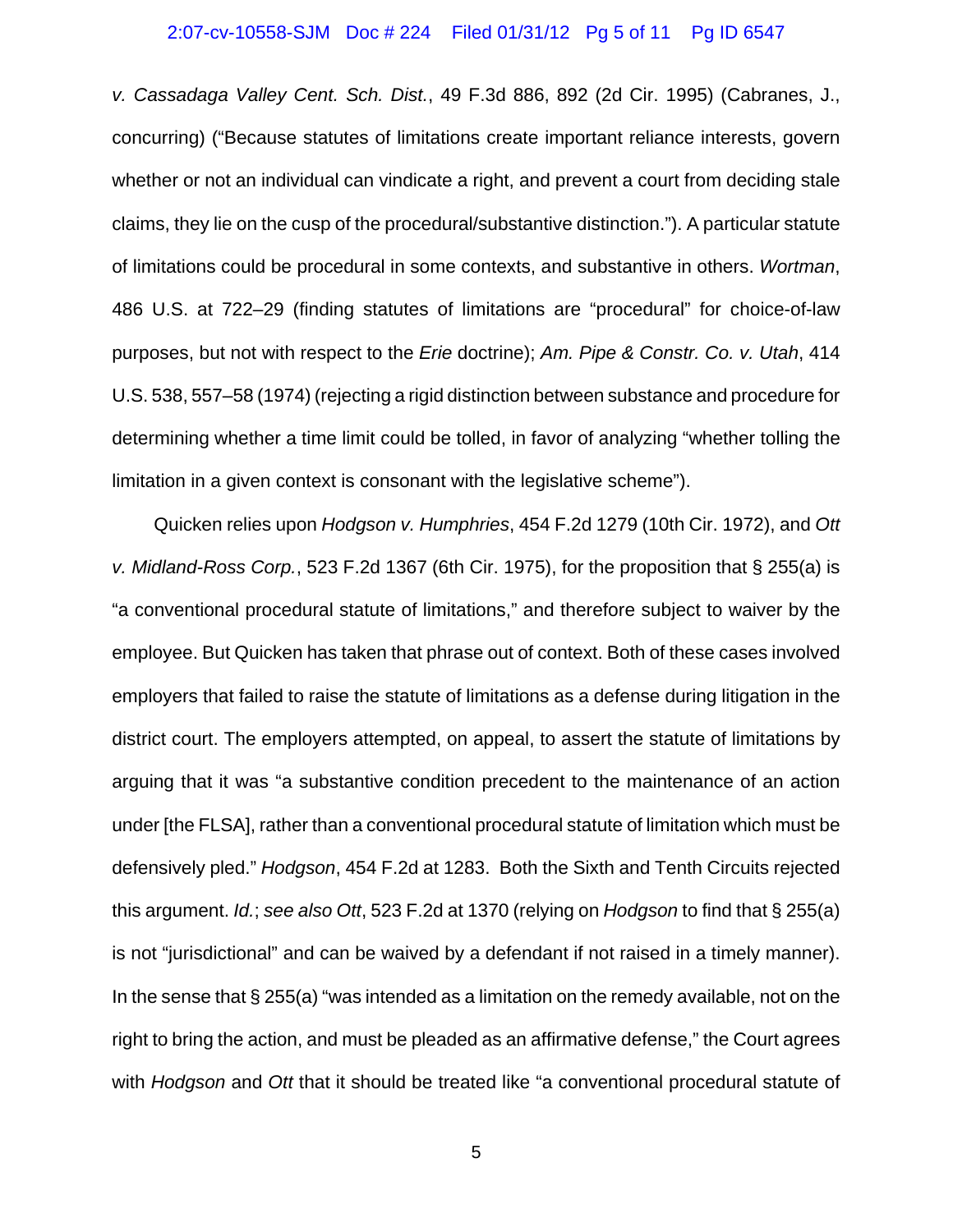### 2:07-cv-10558-SJM Doc # 224 Filed 01/31/12 Pg 6 of 11 Pg ID 6548

limitations." But these holdings, which subjected the employers to greater liability than would have been possible had they asserted the statute of limitations, and did not deny that § 255(a) had substantive features, do not answer the question presented in Quicken's motion.

As an example of the viability of its theory, Quicken points out that an FLSA right most consider "procedural" — the ability to bring suit in federal court — may be waived by an arbitration agreement.<sup>5</sup> *Gilmer v. Interstate/Johnson Lane Corp.*, 500 U.S. 20, 26 (1991) ("[S]tatutory claims," like an FLSA claim, "may be the subject of an arbitration agreement, enforceable pursuant to the [Federal Arbitration Act]."); *Floss v. Ryan's Family Steak Houses, Inc.*, 211 F.3d 306, 313 (6th Cir. 2000) (finding that employee could agree to submit FLSA claims to mandatory arbitration). But forum selection clauses do not live on "the cusp of the procedural / substantive distinction." Because they only effect where a claim is resolved, they sit comfortably on the "procedure" side of the divide.

Moreover, the cases Quicken cites do not make the right to a federal forum absolutely waivable. *Gilmer* suggested, and *Floss* held, that an agreement to arbitrate will be thrown out if it does not "allow for the effective vindication of that claim." *Floss*, 211 F.3d at 313; *see also Gilmer*, 500 U.S. 20, 28 ("'[S]o long as the prospective litigant effectively may vindicate [his or her] statutory cause of action in the arbitral forum, the statute will continue to serve both its remedial and deterrent function.'" (quoting *Mitsubishi Motors Corp. v. Soler Chyrsler-Plymouth, Inc.*, 473 U.S. 614, 636 (1985))). Indeed, in *Floss*, the Sixth Circuit permitted a plaintiff to sue in federal court over the terms of an arbitration agreement, because it found that the agreed-upon arbitration panel would not vindicate the plaintiff's

<sup>&</sup>lt;sup>5</sup> Other cases have determined that plaintiffs are free to waive collective action and class action mechanisms for vindication of FLSA claims, as well.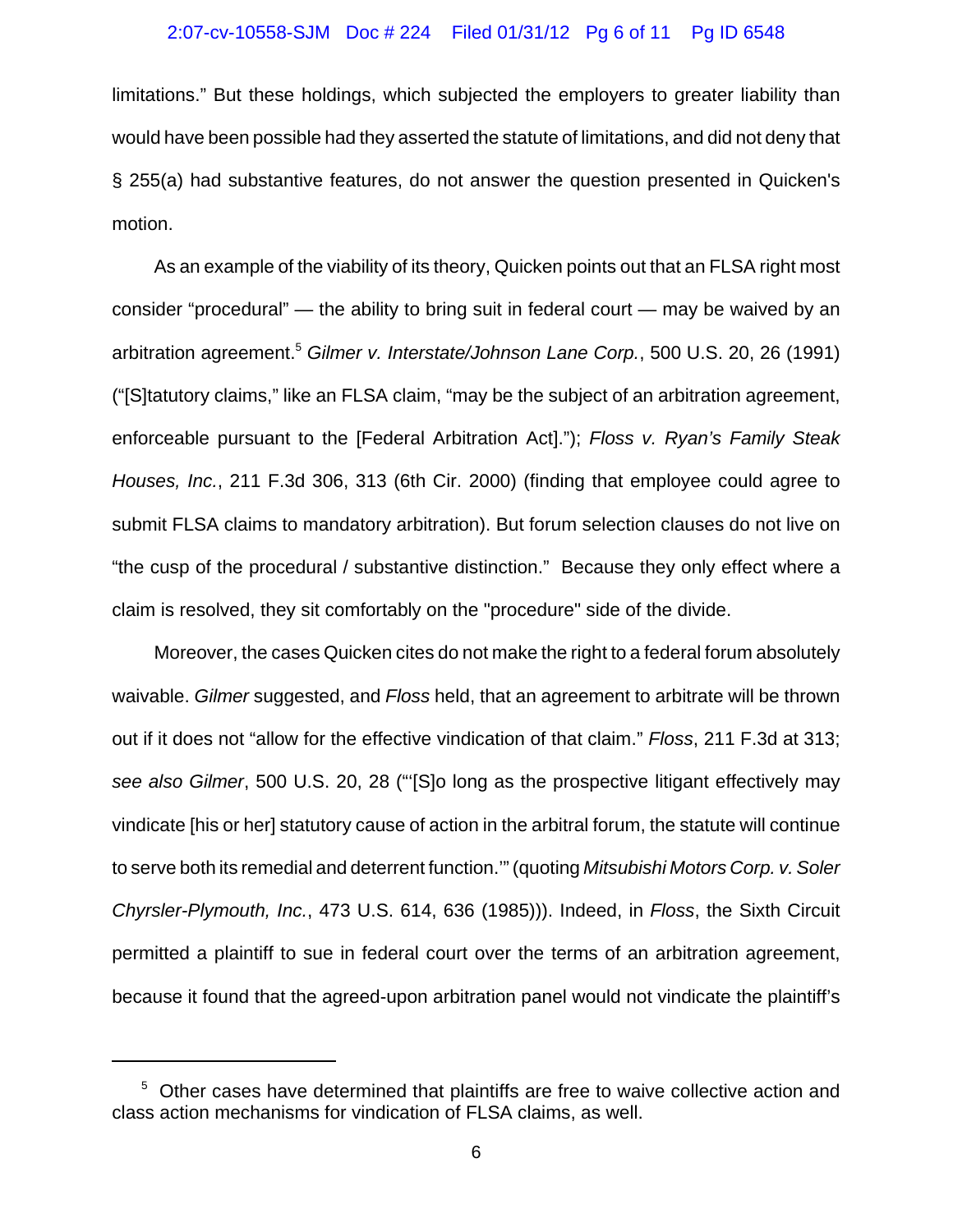#### 2:07-cv-10558-SJM Doc # 224 Filed 01/31/12 Pg 7 of 11 Pg ID 6549

rights. *Floss*, 211 F.3d at 313; *see also Walker v. Ryan's Family Steak Houses, Inc.*, 400 F.3d 370, 385–88 (6th Cir. 2005) (concluding, in a case similar to *Floss*, that employer's arbitration scheme did not provide for effective vindication of employee's FLSA claims and was therefore not enforceable under *Gilmer*).

Finally, drawing analogies between arbitration agreements and contractual limitation clauses is unwise. Agreements to arbitrate are governed by the Federal Arbitration Act, and the federal courts are steadfast in their support of the right of employers to submit disputes to arbitration. *See Gilmer*, 500 U.S. at 30 ("[I]n our recent arbitration cases we have already rejected [challenges to the adequacy of arbitration procedures] as insufficient to preclude arbitration of statutory claims. Such generalized attacks on arbitration . . . are 'far out of step with our current strong endorsement of the federal statutes favoring this method of resolving disputes.'" (quoting *Rodriguez de Quijas v. Shearson / Am. Express, Inc.*, 490 U.S. 477, 481 (1989))); *see also 14 Penn Plaza LLC v. Pyett*, 129 S. Ct. 1456, 1463 (2009) (extending *Gilmer* to arbitration clauses in collective-bargaining agreements). There is no parallel line of authority with regard to contractual limitation clauses counseling similar restraint. It would be unwise to infer from the Court's arbitration cases an all-encompassing framework for determining whether or not a particular provision of the FLSA can be waived by private contract, as Quicken asks this Court to do here.

### III. The Contracts Unlawfully Relinquish FLSA Rights

The proper approach to ruling on this motion is to examine § 255(a) within the context of the FLSA as a whole, and determine whether waiving it is "consonant with the legislative scheme."<sup>6</sup> *Am. Pipe*, 414 U.S. at 558; *see also O'Neil*, 324 U.S. at 704 ("[A] right conferred

<sup>&</sup>lt;sup>6</sup> The Court takes notice of the numerous cases cited by the parties arising from other federal statutes that utilize § 255(a) for their statute of limitations, such as the Family Medical Leave Act ("FMLA") and the Age Discrimination in Employment Act ("ADEA").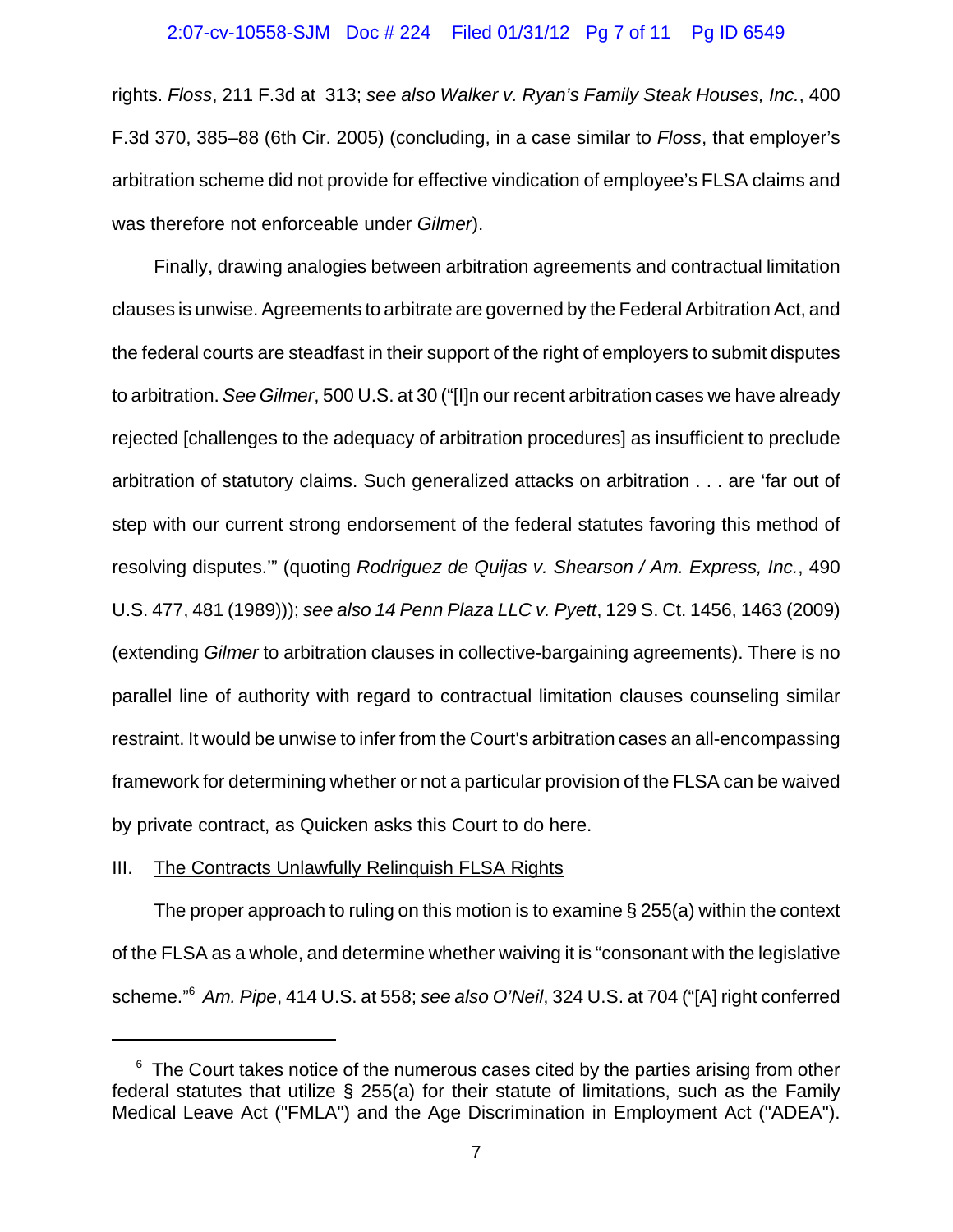## 2:07-cv-10558-SJM Doc # 224 Filed 01/31/12 Pg 8 of 11 Pg ID 6550

on a private party, but affecting the public interest, may not be waived or released if such waiver or release contravenes the statutory policy."). In making this examination, two of the Plaintiffs' arguments seem particularly salient.

The first concerns the manner in which FLSA claims accrue. Each workweek in which an individual is denied overtime constitutes a separate claim under the FLSA. *Hughes v. Region VII Area Agency on Aging*, 542 F.3d 169 (6th Cir. 2008) ("'A cause of action is deemed to accrue, as a general rule, at each regular payday immediately following the work period during which the services were rendered for which the wage or overtime compensation is claimed.'" (quoting *Archer v. Sullivant Cnty.*, Nos. 95-5214, 95-5215, 1997 WL 720406, at \*2 (6th Cir. Nov. 14, 1997))). It is not unusual for a misclassified worker to stay in a particular job for many years. If she eventually decides to vindicate her rights in court, she may have dozens, if not hundreds, of "claims" for back wages. The statute of

Ultimately, the Court does not find any of them persuasive. While these statutes share common enforcement mechanisms, the FLSA is radically different in its objectives than both the ADEA and the FMLA:

The FLSA is a remedial statute setting the floor for minimum wage and overtime pay. It was intended to protect the most vulnerable workers, who lacked the bargaining power to negotiate a fair wage or reasonable work hours with their employers. . . . Like the ADEA, the FMLA is not primarily focused on pay, and protects all segments of the workforce, from low wage workers to highly paid professionals.

The Family Medical Leave Act of 1993, 73 Fed. Reg. 67,934, 67,987 (Nov. 17, 2008). The underlying policies of these statutes may compel different answers to questions about waiver. *See id.* (rejecting application of FLSA's requirement of supervised settlement agreements to the FMLA ).

In any event, the courts that have looked at this issue in the FMLA context have not reached a consensus. *Compare Lewis v. Harper Hosp.*, 241 F. Supp. 2d 769, 773 (E.D. Mich. 2002) (holding that a six-month contractual limitation clause in an employment contract was unenforceable as to FMLA claims) *with Badgett v. Fed. Express Corp.*, 378 F. Supp. 2d 613, 624–25 (M.D.N.C. 2005) (rejecting *Lewis* and upholding a six-month contractual limitation clause with respect to employee's emotional distress, 42 U.S.C. § 1981, and FMLA claims).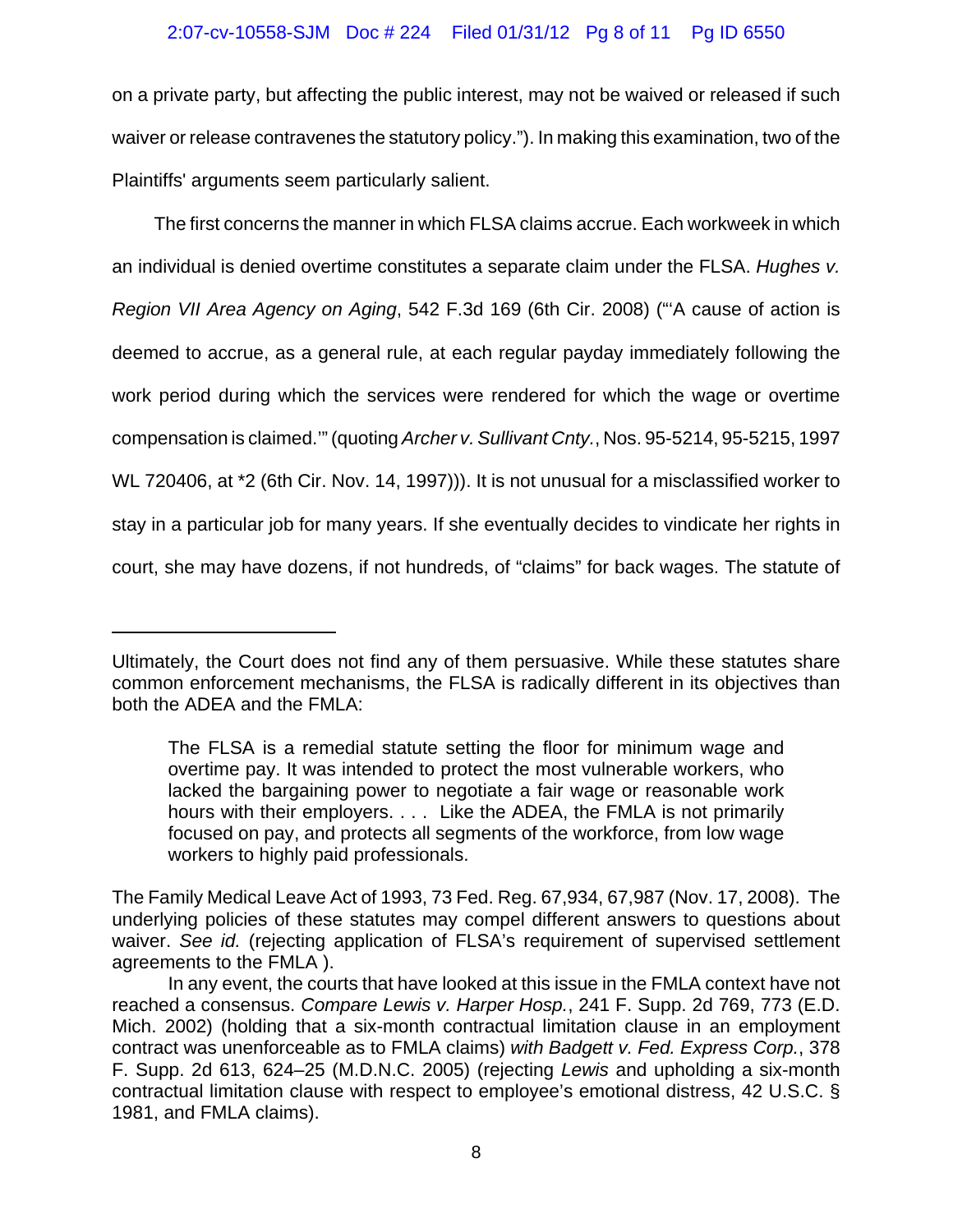## 2:07-cv-10558-SJM Doc # 224 Filed 01/31/12 Pg 9 of 11 Pg ID 6551

limitations caps the employer's liability for these continuing violations by limiting back wage claims for misclassification to two or three years, depending on the employer's culpability. Therefore, much like the contract provisions the Supreme Court struck down in *O'Neil* and similar cases, the limitation clauses in Plaintiffs' employment contracts reduce Quicken's potential exposure to liability for violating the FLSA to a level below that mandated by Congress. The only difference between these clauses and an agreement to waive the back pay remedy altogether, is one of "degree," and not of kind. Dodd, *supra* at 367.

The substantive function of § 255(a) is confirmed by the Plaintiffs' second argument. If an employee can prove the employer willfully violated the FLSA, he has three years from accrual to bring suit, rather than two. The Supreme Court has noted that § 255(a) sends a substantive message about Congress's perception of the seriousness of both willful *and* negligent violations of the statute.<sup>7</sup> *McLaughlin v. Richland Shoe Co.*, 486 U.S. 128, 132 (1988) ("The fact that Congress did not simply extend the limitations period to three years, but instead adopted a two-tiered statute of limitations, makes it obvious that Congress intended to draw a significant distinction between ordinary violations and willful violations."). The relationship between the statute of limitations and the culpability of the employer's conduct reaffirms that the time periods in § 255(a) not only serve the procedural function of providing repose for claims, but also reflect the substantive judgment of Congress about the exposure to liability employers should face in both ordinary and extraordinary cases.

<sup>&</sup>lt;sup>7</sup> In *Henry*, the Court found that because Quicken made good-faith efforts to investigate the proper classification of its employees, it could not be held liable for a "willful" violation of the FLSA. *See Henry v. Quicken Loans*, No. 04-cv-40346, ECF No. 571, at 26–29 (E.D. Mich. Sept. 30, 2009). The Court does not understand Plaintiffs to be casting doubt on the correctness of that ruling. The argument, in the view of the Court, is merely being asserted to demonstrate the "substantive" nature of § 255(a).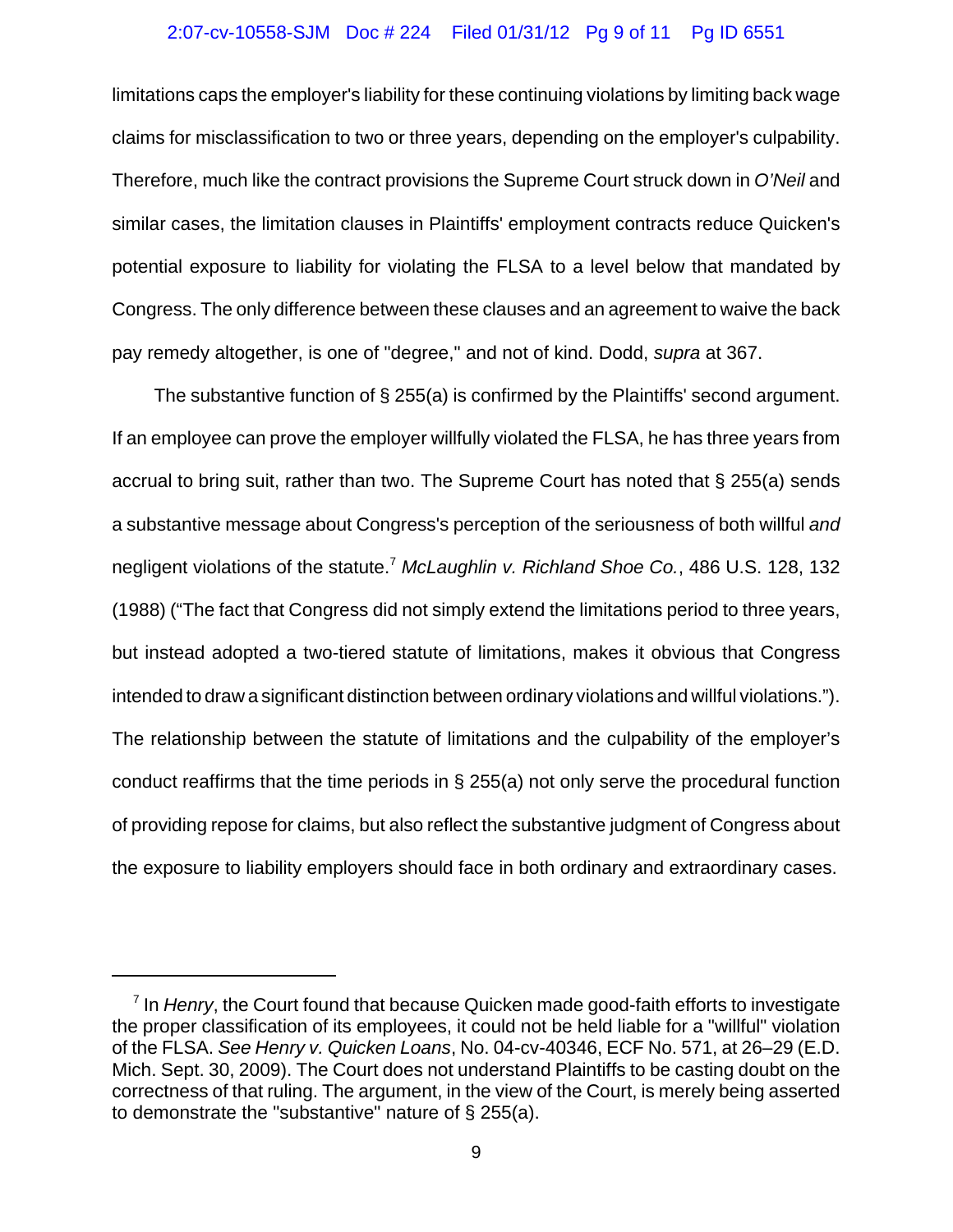### 2:07-cv-10558-SJM Doc # 224 Filed 01/31/12 Pg 10 of 11 Pg ID 6552

This close reading of the statute allows the Court to place the two leading district court cases the parties discuss — *Boaz v. Federal Express Corp.*, 752 F. Supp. 2d 925 (W.D. Tenn. 2010), and *Wineman v. Durkee Lakes Hunting & Fishing Club, Inc.*, 352 F. Supp. 2d 815 (E.D. Mich. 2005) — in context. The Court agrees with much of what *Wineman* has to say about the economic theory underlying the FLSA. Nonetheless, as *Boaz* points out, *Wineman* went a step too far when it held that a party could not waive *any* rights under the FLSA. But *Boaz*, which found that *all* "procedural" rights under the FLSA are waivable and that § 255(a) was one such "procedural" right, is wrongly decided. It does not follow from *Gilmer*, *Penn Plaza*, and *Floss* that waiver of FLSA rights is governed by an inflexible distinction between substantive and procedural provisions. Even if it did,§ 255(a) has a significant substantive component that cannot be neglected.

The Court agrees with the result in *Wineman*, but for a slightly different rationale. The Court finds that the limitation clauses in Plaintiffs' employment agreements reduce Quicken's overall exposure to overtime wage claims. The policy behind the FLSA, as expressed by the courts, is that such agreements are impermissible overreaching as a matter of law, and must give way to the minimum requirements found in the statute. Because the contractual limitation provisions in Plaintiffs contracts "contravene[ ] the statutory policy" of the FLSA, the Court finds them unenforceable as a matter of law. *O'Neil*, 324 U.S. at 704. Therefore, Quicken's motion must be denied.

**WHEREFORE**, it is hereby **ORDERED** that Quicken's motion for summary judgment on Plaintiffs' one-year contractual limitations period (docket no. 209) is **DENIED**.

### **SO ORDERED**.

s/Stephen J. Murphy, III STEPHEN J. MURPHY, III United States District Judge

10